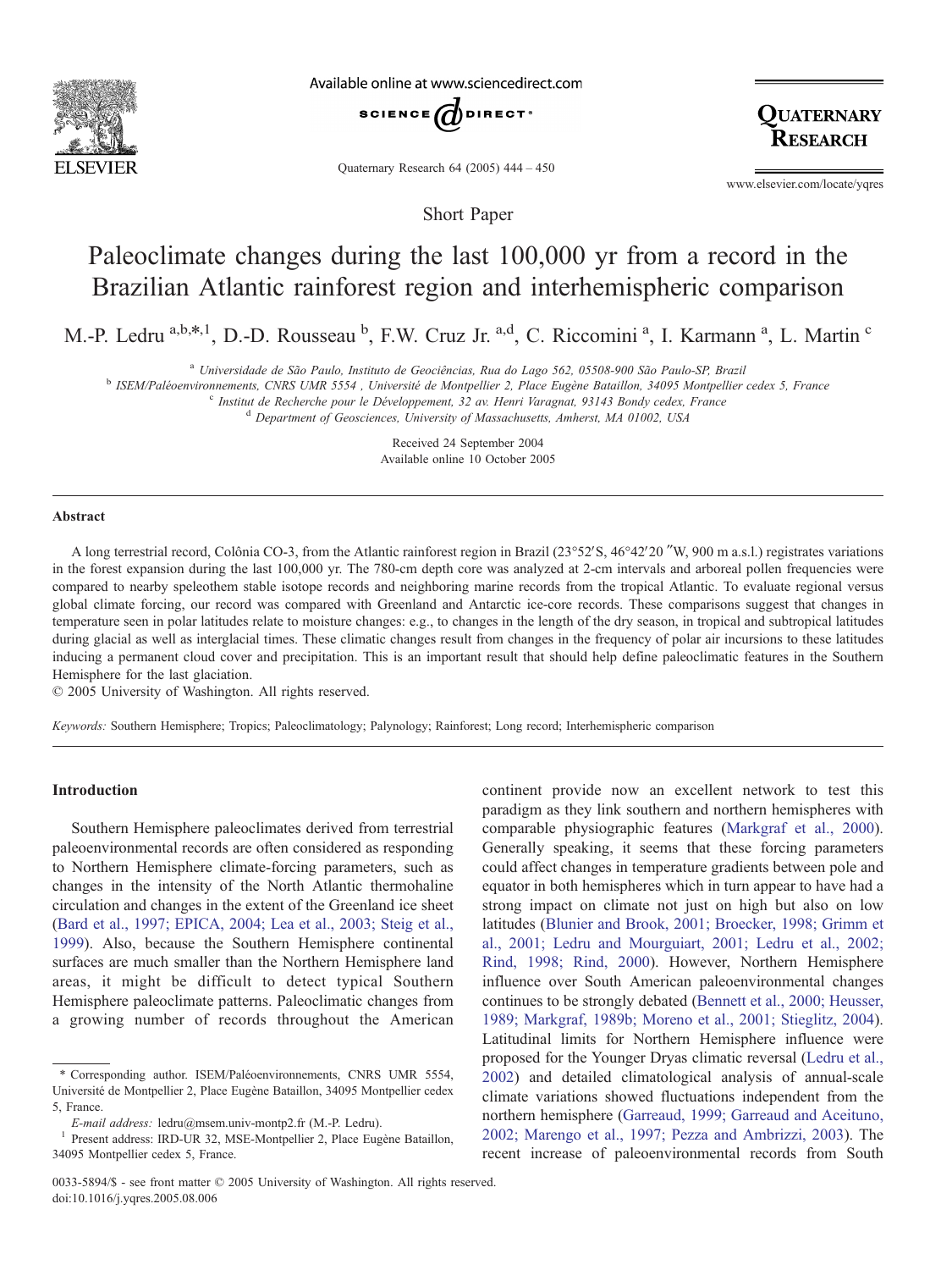America (Grimm et al., 2001; Ledru and [Mourguiart,](#page-5-0) 2001; Markgraf, 1989a) and of ice-core records from Antarctica ([Dansgaard](#page-5-0) et al., 1993; EPICA, 2004; Jouzel et al., 1995; Petit et al., 1999; Steig et al., 1999) resulted in a ''southern approach'' in the interpretation of Quaternary climatic changes. Comparisons of South American records with those from Australia and South Africa also contributed to define Southern Hemisphere climatic evolution since the Last Glacial Maximum (LGM) ([Markgraf](#page-6-0) et al., 1992, 1995; Mc Glone et al., 1992). Intrahemispheric comparison of paleoclimate records spanning several continental glacial/interglacial cycles, however, has been hampered by the scarcity of long records in South America, although long records existed in great numbers in South Africa ([Partridge](#page-6-0) and Scott, 2000; Scott, 1999) and Australia [\(Kershaw,](#page-5-0) 1974, 1978, 1994). Until now, in South America, the Funza I and II records from Colombia  $(4°50'N,$  $75^{\circ}12'$ W) were the only ones dating back continuously 3.2 myr ([Hooghiemstra,](#page-5-0) 1984; Hooghiemstra and Ran, 1994; Hooghiemstra and Van't Veer, 1999). In this paper, we present a new long terrestrial record located in Brazil in the Atlantic rainforest region that sheds new light on the question of interhemispheric paleoclimate linkages.

# Material and settings

#### Colônia crater

Colônia is a meteor crater of 3.5 km width filled with 392 m of organic sediments, located in the city of São Paulo  $(23°52'S,$  $46^{\circ}42'20''$ W, 900 m a.s.l.) ([Riccomini](#page-6-0) et al., 1991). Its location, near the Atlantic Ocean in the Serra do Mar mountain range at an altitude of 900 m a.s.l., implies a strong sensitivity of vegetation to sea level and temperature changes. Five cores have been drilled in 1988 in the peat bog with a vibra corer ([Martin](#page-6-0) et al., 1995) and preliminary sedimentologic results obtained on core CO5 showed marked environmental changes ([Riccomini](#page-6-0) et al., 1991). In this paper, we present the results obtained on the 780-cm-long core CO3 located in the center of the crater (Fig. 1).

#### Atlantic rainforest

The Atlantic rainforest of Brazil has the second highest biodiversity in Brazil after the Amazonian rainforest (Fig. 1). Its expansion today is strongly reduced because of intensive deforestation and only 7% of its original distribution remains in ecological reserves. This domain includes different patches of forest with common ecological associations. Among them are the Araucaria forest which was recently included within the Atlantic rainforest domain, the semi-deciduous forest which develops inland at the latitude of São Paulo, and the coastal rainforest (Instituto Socio [Ambiental,](#page-5-0) 2001; Oliveira Filho and Fontes, 2000).

The Atlantic rainforest covers a large territory in Brazil, from the Equator to  $30^{\circ}$ S, and consequently includes a wide range of climatic conditions. Climate is characterized by a lack of a dry season in the southern Brazil region and a more seasonal



 $50^{\circ}$ 

Figure 1. Map of Brazil showing the distribution of the Atlantic rainforest domain in grey with location of Colônia inside the city of São Paulo from Instituto Socio [Ambiental](#page-5-0) (2001). Detail of the crater and location of core CO3 from [Riccomini](#page-6-0) et al. (1991).

precipitation regime at the northern extension of this forest with the rainy season generally occurring during the austral summer. The climate in the region of the city of São Paulo, where the Atlantic rainforest is most extensive, is characterized by mean winter temperatures of  $15^{\circ}$ C and mean annual rainfall of 1700 mm. Rainfall is distributed evenly throughout the year as the 2 month dry season is attenuated by polar air incursions inducing frequent cloud cover and drizzle [\(Ledru,](#page-5-0) 1993).

A botanical survey was carried out in the region of Colônia [\(Garcia,](#page-5-0) 2003). On the peat bogs inside the crater, Sphagnum, Baccharis sp., Tibouchina sp, Eriocaulon sp, Utricularia sp, Hyptis sp., Cuphea sp., Xyris sp., Drosera sp. and the tree fern Cyathea were identified among the local plants. In the Atlantic rainforest, on the margins of the crater, the main tree species are Myrtaceae with 12 genera, Myrsine sp., Alchornea sp., Podocarpus sellowii, Daphnopsis sp., Hedyosmum sp., Drymis winterii, Rubiaceae with 16 genera, the palms Bactris sp., Euterpe sp. and Geonoma sp., and epiphytes of the Bromeliaceae and Orchidaceae families.

According to the first author's field observations, the region of São Paulo was classified as "degraded Araucaria forest" as single individuals of Araucaria angustifolia (Bert.) Kuntze can be found in shadowy ravines. Podocarpus sellowii Klotzsch ex Endl., another tropical conifer, is seldom found in this area although we observed this conifer growing inside a recently introduced Eucalyptus forest.

## Paleoenvironmental reconstruction of the Atlantic rainforest

Paleoenvironmental records from the area, nowadays covered by Atlantic rainforest, are rare mainly because permanent lakes in the coastal mountain slopes are few and difficult to access. The available paleodata from southern

40°W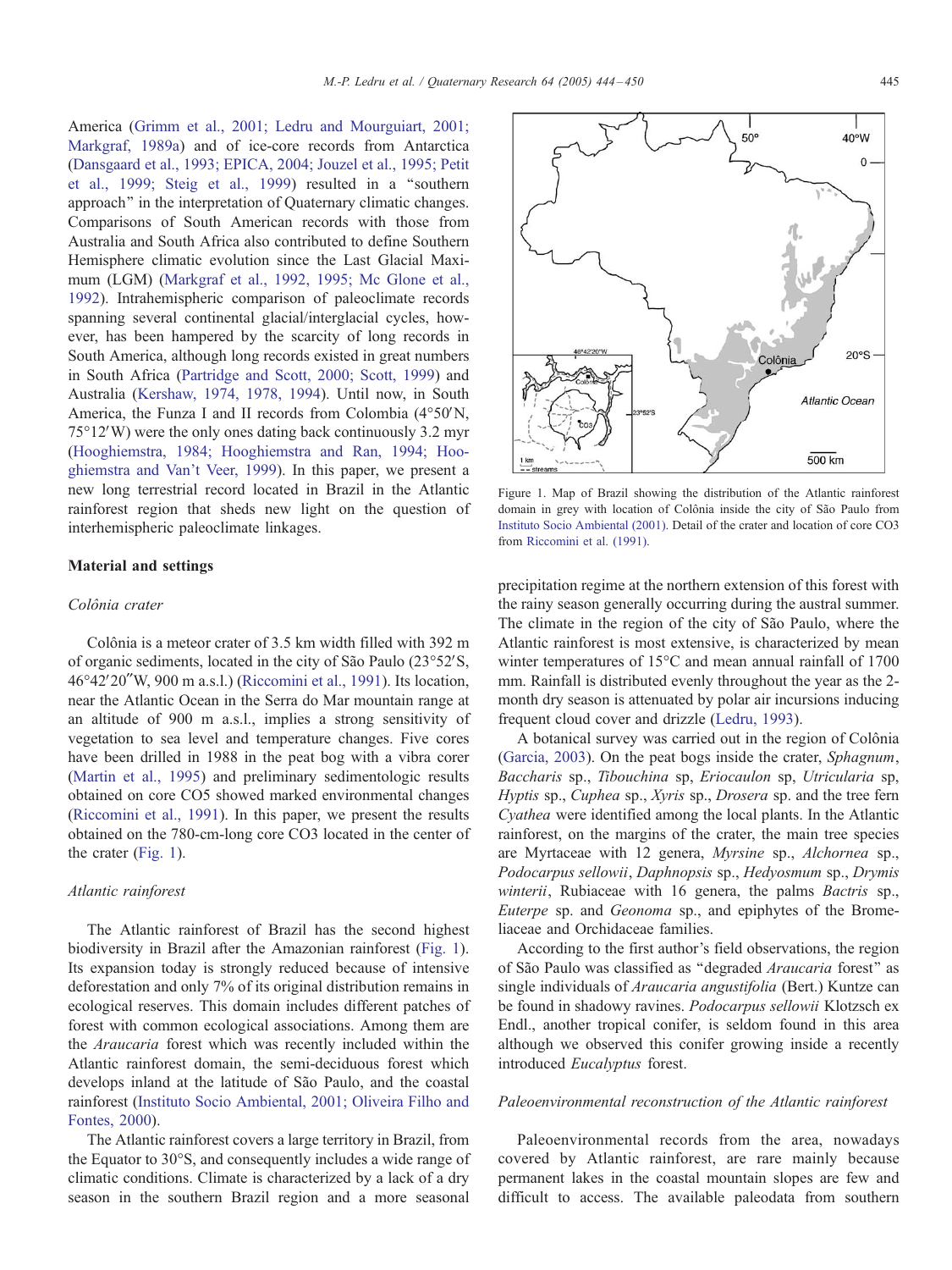Brazil indicate that the Atlantic rainforest expanded to its present potential distribution only 3000 yr ago [\(Behling,](#page-5-0) 1997). In northern Brazil, a pollen record located in the Cerrado vegetation domain shows an initial expansion of the rainforest ca 15,000 yr ago that lasted about 500 yr [\(Ledru](#page-5-0) et al., 2001). Considering the widespread distribution of the rainforest, these differences in timing of expansion attest to differences in the character and timing of climatic changes. In the southern region, forest distribution corresponds to a stabilization of the position of the winter polar fronts which apparently only became frequent between  $25^{\circ}$  and  $23^{\circ}$ S in the last 3000 yr (Ledru et al., [1998a,b](#page-5-0)). In the northernmost region, in contrast, forest expansion seems to relate to equilibrium between both hemispheres pole-equator temperature gradients, for example as inferred during the Antarctic Cold Reversal. At this time, weaker northern hemisphere than southern hemisphere gradient induced a complete reorganization in dominant southern air masses reducing the length of the dry season and the mean temperatures at low latitudes [\(Ledru](#page-5-0) et al., 2001, in press).

# Pollen analysis

# Methods

The core was sampled for pollen analysis at 2-cm intervals. Pollen samples were prepared following standard treatment (Faegri and [Iversen,](#page-5-0) 1989) and mounted on microscope slides in silicon oil. Pollen counts were performed under 1000  $\times$ magnification and pollen was identified by comparison with our reference pollen collection. A total of 300 trees and herb pollen grains were counted for each sample. Fern spores and aquatic taxa were excluded from the total sum for percentage calculation. Arboreal Pollen frequencies (AP) are plotted in Figure 2, including all taxa characteristic of the Atlantic



Figure 2. CO3 Arboreal Pollen percentages diagram plotted on a depth scale with indication of the radiocarbon dates and the pollen zones.

rainforest with conifers such as Araucaria and Podocarpus and a high diversity in angiosperms, which include pioneer species such as *Alchornea*, *Myrsine* and *Celtis*.

# Chronology

The original chronology is based on six bulk  $^{14}$ C ages measured on sediments from the uppermost 2 m of core CO3 [\(Table](#page-3-0) 1). The inclusion of the LGM time period (27,000– 19,000 yr ago,) in the Colônia record is favorable for regular sedimentation with different features than other lacustrine records in Brazil (Ledru et al., [1998a,b](#page-5-0)). By extrapolation and comparison of some extreme and well-recognized changes in AP with extreme changes in stable isotope composition from polar, marine and speleothem records, we estimate an age of  $~100,000$  yr for the base of the Colônia record ([Fig.](#page-3-0) 3).

# Results

Because the aim of this paper concerns the establishment of a chronological frame for extreme climatic events in Southern Hemisphere, only the tree pollen frequencies are discussed here in order to compare regional changes in vegetation to those in stable isotope records. Therefore, changes in moisture rates attested by changes in AP frequencies are related to changes in temperature characterized by values of  $\delta^{18}$ O. Detailed palynological data will be presented in a future paper (M.-P. Ledru). In the low latitudes of the tropics, low arboreal pollen frequencies are associated with a long dry season and generally dry climatic conditions whereas high arboreal pollen frequencies are associated with a short dry season and moist climatic conditions [\(Ledru,](#page-5-0) 1993).

Seven zones, from G to A, were defined according to variations in AP frequencies (Fig. 2). They are interpreted as changes between more or less seasonal climatic conditions:

Zone G shows 2 peaks in AP between 550 and 720 cm depth: the first one reaches 96 % at 718 cm depth and the second one 89% at 559 cm depth. Between these high values, a sharp decrease to 50% is recorded between 680 and 590 cm depth.

In pollen zone F, between 550 and 320 cm depth, low AP frequencies are recorded with a minimum of 16% at 356 cm depth.

Zone E shows an expansion of the forest with the highest AP frequencies reaching 80% at 302 cm depth and 53% at the end of the pollen zone at 236 cm depth.

Zone D, between 232 and 140 cm depth, is characterized by an abrupt and strong decrease in AP frequencies, values varying between 14 and 4 %, 4% being recorded at 158 cm depth.

Zone C, between 140 and 110 cm depth, supports another forest expansion with frequencies ranging from 65 to 85 %.

Zone B, between 110 and 70 cm depth, is characterized by low AP frequencies, similar to those described in Zone D, ranging 3 to 14%. This zone is radiocarbon dated between 20,000 and 10,000 yr B.P. [\(Table](#page-3-0) 1).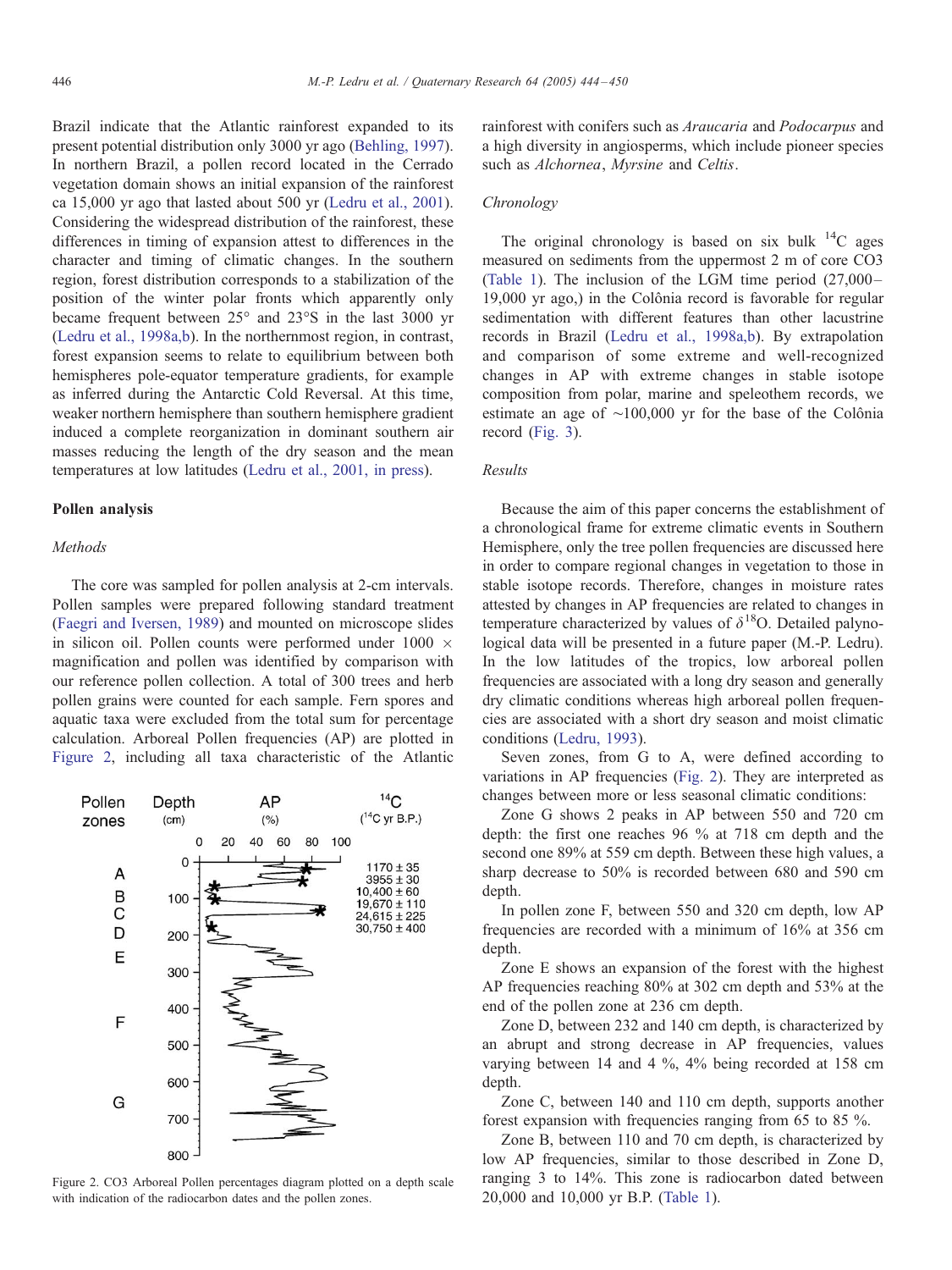<span id="page-3-0"></span>Table 1 Radiocarbon ages of total organic matter from core CO3

| Depth (cm)  | Age $(^{14}C$ yr B.P.) | Laboratory<br>number | $\delta^{13}C$ | Age range<br>$\text{(cal yr B.P.)}^a$ |
|-------------|------------------------|----------------------|----------------|---------------------------------------|
| $21 - 23$   | $1170 \pm 35$          | LY 11500             | $-28.47$       | $2980 - 2775$                         |
| $51 - 53$   | $3955 \pm 30$          | LY 11501             | $-27.6$        | $4565 - 4350$                         |
| $71 - 73$   | $10,400 \pm 60$        | LY 11502             | $-23.11$       | $12,885 - 11,980$                     |
| $101 - 103$ | $19,670 \pm 110$       | LY 11503             | $-23.48$       | $25,200 - 23,615$                     |
| $129 - 131$ | $24,615 \pm 225$       | LY 11504             | $-28.72$       | $30,400 - 28,225$                     |
| $181 - 183$ | $30,750 \pm 400$       | LY 11505             | $-24.27$       | $36,700 - 33,150$                     |

Calibrated ages are calculated from [Stuiver](#page-6-0) et al. (1998) and Jöris and [Weninger](#page-5-0) (1998).<br><sup>a</sup> range at two standard deviations with error multiplier of 1.0 ; cal. =

Zone A between 70 and 0 cm depth represents the Holocene interval  $^{14}$ C-dated between 10,000 and 0 cal yr B.P., and attest to forest expansion after  $\sim 8000$  cal yr B.P. with millennialscale fluctuations characterized by variations of tree-pollen content.

# Comparison with other records

To confirm the chronology of our record and gain insight into the regional and local characters of paleoclimatic changes we correlate the AP percentages (changes in moisture rates) with the stable isotope from speleothem records from Santana

cave  $(24^{\circ}31'S; 48^{\circ}43'W)$  close to São Paulo [\(Cruz,](#page-5-0) 2003). Chronologic control for the Santana record is from Uranium– Thorium ages and extends back 110,000 yr. First, we correlated both the AP pollen and speleothem isotope curves based on the <sup>14</sup>C dates. Second, we matched similar signals between both records. Although one must be aware and cautious about visual correlations, strong similarities appear between the different records.

The two AP peaks recorded in Zone G at Colônia are also recorded in the Santana speleothem record and are interpreted representing a more uniform rainfall regime, with a reduced or no dry season. Dates are estimated to be  $\sim$ 105,000 and  $\sim$ 85,000 yr, respectively. Pollen zone E is also represented in the speleothem record and dates back to between 60,000 and 50,000 yr ago. The increase in tree pollen recorded at 300 cm depth matches high  $\delta^{18}$ O values in the Santana cave speleothem record, where it is dated at  $\sim$  59,000 yr. Between 27,000 and 21,000 yr ago, an increase in AP frequencies to almost 100% is recorded. This peak in AP is more prominent than the variations observed in the stable isotopes of Santana speleothem.

Stable isotope records from polar ice cores from Antarctica (Vostok) [\(Petit](#page-6-0) et al., 1999) and Greenland (GRIP) [\(Johnse](#page-5-0)n et al., 2001) reflect changes in air temperature; similar records from marine sediment cores reflect changes in sea-surface temperature. These data were plotted in order to compare the



Figure 3. Comparison between GRIP ([Johnsen](#page-5-0) et al., 2001), Vostok (Petit et al., [1999\)](#page-6-0), speleothem Santana (Cruz, [2003\)](#page-5-0), and marine ODP site 633 isotope records [\(deMenocal](#page-5-0) et al., 1993) and CO3 Arboreal Pollen frequencies. The dotted line indicates similar extreme patterns between the different records.

calibrated.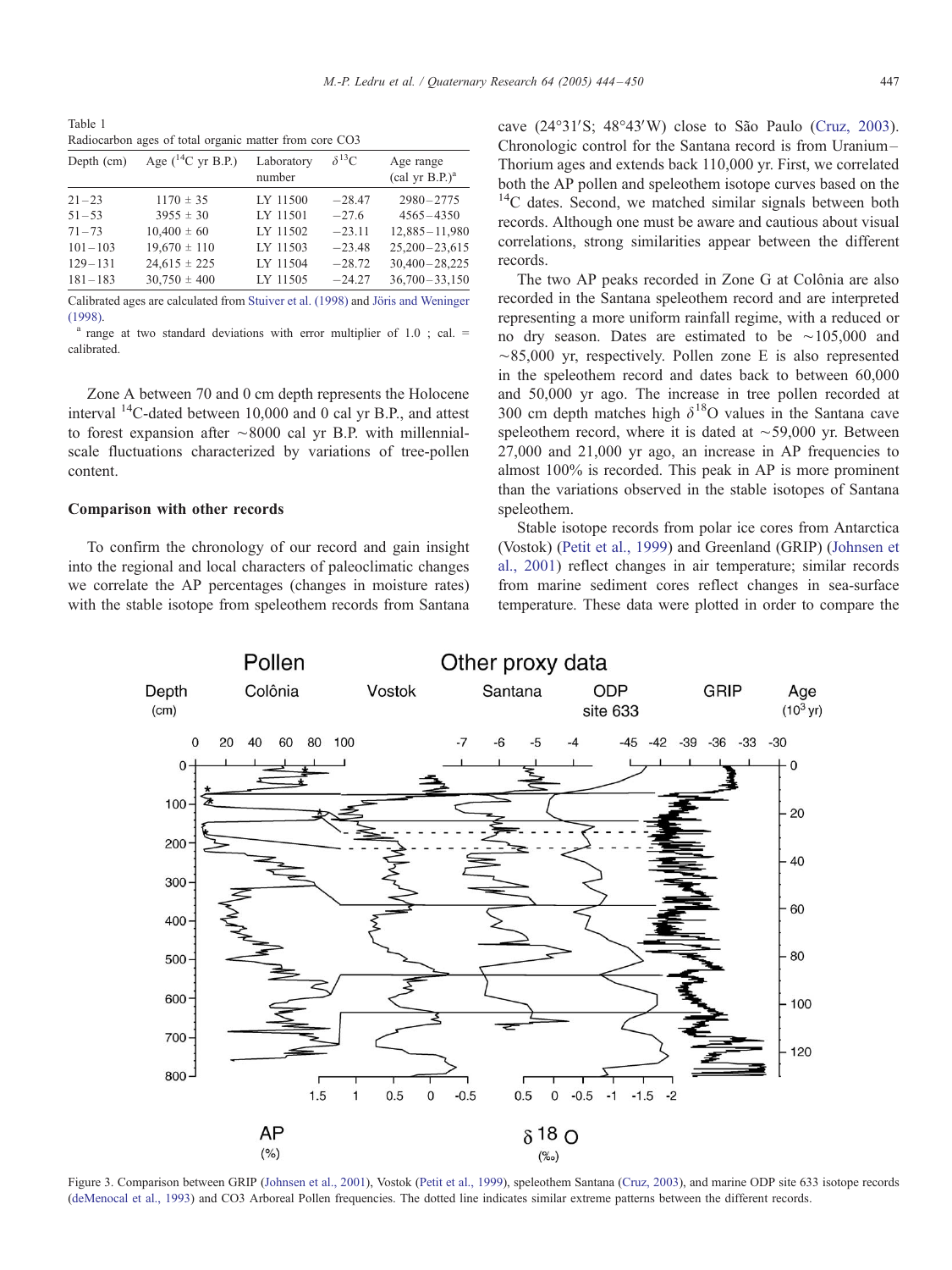signals obtained in Brazil to global climatic changes. First comparisons with marine and ice cores show that global climatic changes in climate are well-recorded in the stable isotopes of speleothems from subtropical Brazil [\(Fig.](#page-3-0) 3). Both the Colônia tree-pollen frequencies and ice-core stable-isotope variations show similar patterns in changes although their amplitudes suggest differences in signal expression during certain periods.

Data from Vostok and GRIP were downloaded from the NOAA web site (http://www.ngdc.noaa.gov). Considering the lack of long and continuous marine records on western South Atlantic, we selected a record located within the equatorial divergence zone, ODP site  $663$  (1°11,9'S 11°52,7'W water depth 3708 m) ([deMenocal](#page-5-0) et al., 1993). The oxygen isotope stratigraphy was analyzed on planktonic foraminifers. The marine core dates back 900,000 yr, but only the last 130,000 yr will be discussed in this paper ([Fig.](#page-3-0) 3).

In pollen zone G, the two peaks estimated at 105,000 and 85,000 yr ago are also well recognized in the GRIP and Vostok records (first peak) and the marine record of site 663. They are associated with the end of the last interglaciation and named 5c and 5a respectively. The decrease in AP and in  $\delta^{18}$ O of the next phase shows the beginning of he last glaciation which lasted until 11,000 yr ago. The extreme signal observed between 27,000 and 21,000 yr ago, during the last glaciation, and interpreted as high moisture rates at 23°S near the Atlantic, is not recorded in any of the other records shown in [Figure](#page-3-0) 3. It is interpreted as a local feature.

The beginning of the Holocene is well-recorded in all the records showing the same pattern of changes: at Colônia, an increase of AP frequencies is associated to a reduced seasonal rainfall regime or more permanent rainfall. Numerous fluctuations in AP frequencies are related to abrupt changes in seasonality as observed during the entire Holocene.

## Implications for Southern hemisphere paleoclimatology

Southern hemisphere paleoclimate changes are interpreted to reflect Northern Hemisphere influences and synchrony or asynchrony between both hemispheres is often debated [\(Bard](#page-5-0) et al., 1997; Blunier et al., 1998; EPICA, 2004; Grootes et al., 2001; Lea et al., 2003). Recently, a possible specific control of the Southern Hemisphere on global glaciations and deglaciations was emphasized (Knorr and [Lohmann,](#page-5-0) 2003; Lamy et al., 2004; Stocker, 2003). On the other hand, correlations between mid-latitude South American and South African sedimentological records support peculiar paleoclimatic patterns for Southern Hemisphere that are not recorded in high-latitude ice cores, especially during the LGM time period [\(Bradbury](#page-5-0) et al., 2001; Meadows and Baxter, 1999). The high moisture levels inferred for the base of the record of Colônia are well-recorded in ice cores such as GRIP [\(Johnsen](#page-5-0) et al., 2001) and Vostok [\(Petit](#page-6-0) et al., 1999) where they are attributed to global warm air temperatures.

The decrease in AP corresponds to the beginning of the last glaciation at the marine oxygen isotope stage (MIS)  $5-4$ boundary, at about 74,000 yr ago, and is dated between 74,000 and 60,000 yr ago in marine and ice-core records, a period

during which a decrease in both air and sea surface temperatures is recorded [\(Kukla](#page-5-0) et al., 1997).

MIS 2 is characterized by low temperatures in all ice and marine records. One of the most striking results in Colônia record is the strong increase in arboreal pollen frequencies during the LGM, reflecting high moisture rates at this latitude. High lake levels were also recorded in northern Patagonia ([Bradbury](#page-5-0) et al., 2001), and relatively moist climatic conditions in Bolivia at the Salar de Uyuni ([Sylvestre,](#page-6-0) 2002), South Africa [\(Meadows](#page-6-0) and Baxter, 1999) and New Zealand (R.M. Newnham, personal communication, 2005). This points out the presence of a latitudinal band of moisture throughout the Southern Hemisphere subtropics between  $\sim$ 24,000 and  $\sim$ 21,000 yr ago, when global air and sea surface temperatures were extremely low. These LGM high moisture rates are interpreted to reflect an equatorward displacement of the circum-polar vortex, inducing a northward shift of the westerlies on the Pacific side of South America, and of the polar jets on the Atlantic side [\(Markgraf](#page-6-0) et al., 1992; Wainer et al., 2005). Although not yet proven, differences in climate trends between the two hemispheres may also exist during less extreme events such as interstades or even the previous interglaciation, which shows a different climate amplitude between North and South (Cruz et al., 2005; [Jouzel](#page-5-0) et al., 1994). To characterize these paleoclimatic differences better, detailed analysis of several specific indicator taxa such as the tropical conifers in the Colônia record will be necessary and will greatly improve the understanding of how the Southern Hemisphere might affect global climates.

# Conclusion

The Colônia Crater record confirms that the Atlantic rainforest experienced global climatic changes during the Quaternary. Comparison with the speleothem stable-isotope records of Santana cave show that distribution of moisture throughout the year and changes in the length of the dry season had a strong impact on the rainforest distribution during the last glaciation. These climatic changes result from changes in the incursion frequency of polar air to these latitudes and the related permanent cloud cover and precipitation. Comparisons with ice cores from Antarctic and Greenland suggest that changes in temperature characterized from stable isotopes ratios are related to changes in moisture rates in the tropics. This is an important result that should help define paleoclimatic features in the Southern Hemisphere for the last glaciation. Detailed comparisons of the available proxies are now needed, specially between  $\delta^{13}$ C and individual taxa of the Colônia record to characterize these climatic changes better.

# Acknowledgments

This research benefited of a CNPq (Brazil)-IRD (France) convention and was part of the GEOCIT program at ORSTOM. We thank Vera Markgraf and Hermann Behling for their constructive review.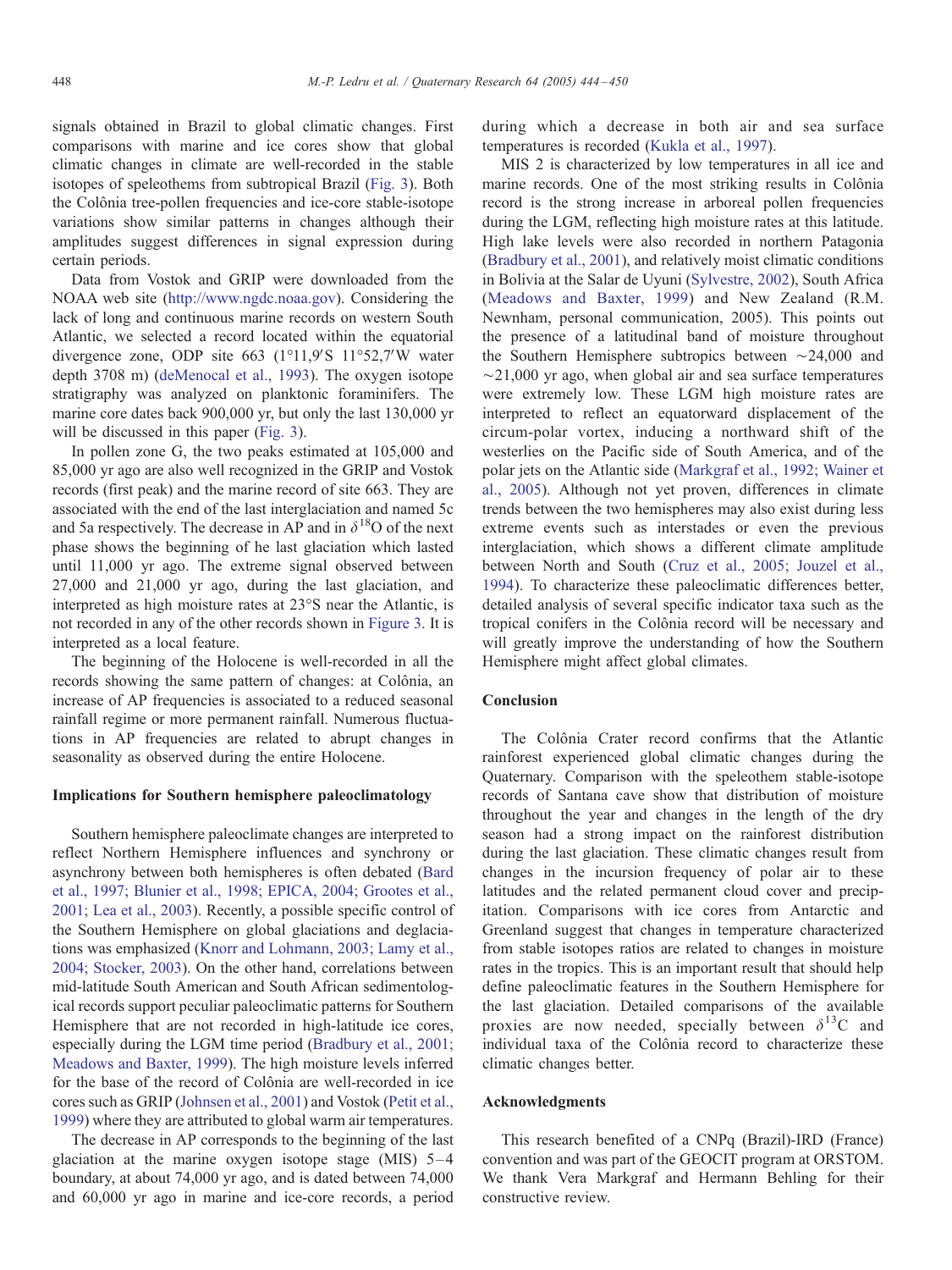## <span id="page-5-0"></span>References

- Bard, E., Rostek, F., Sonzogni, C., 1997. Interhemispheric synchrony of the last deglaciation inferred from alkenone palaeothermometry. Nature 385, 707–710.
- Behling, H., 1997. Late Quaternary vegetation, climate and fire history of the Araucaria forest and campos region from Serra Campos Gerais, Paraná state (South Brazil). Review of Palaeobotany and Palynology 97,  $109 - 121$
- Bennett, K.D., Haberle, S.G., Lumley, S.H., 2000. The last glacial-Holocene transition in southern Chile. Science 290, 325– 327.
- Blunier, T., Brook, E.J., 2001. Timing of millenial-scale climate change in Antarctica and Greenland during the last glacial period. Science 291, 109.
- Blunier, T., Chappellaz, J., Schwander, J., Dällenbach, A., Stauffer, B., Stocker, T.F., Raynaud, D., Jouzel, J., Clausen, H.B., Hammer, C.U., Johnsen, S.J., 1998. Asynchrony of Antarctic and Greenland climate change during the last glacial period. Nature 394, 739–743.
- Bradbury, J.P., Grosjean, M., Stine, S., Sylvestre, F., 2001. Full and late glacial lake records along the PEP 1 transect: their role in developing interhemispheric paleoclimate interactions. In: Markgraf, V. (Ed.), Interhemispheric Climate Linkages. Academic Press, San Diego, pp. 265– 291.
- Broecker, W.S., 1998. Paleocean circulation during the last deglaciation: a bipolar seesaw? Paleoceanography 13, 119– 121.
- Cruz, J.F.W., 2003. ''Estudo paleoclima´tico e paleoambiental a partir de registros geoquímicos quaternários em espeleotemas das regiões de Iporanga (SP) e Botuverá (SC)." Unpublished PhD thesis, Universidade de São Paulo.
- Cruz, J.F.W., Burns, S.J., Karmann, I., Sharp, W.D., Vuille, M., Cardoso, A.O., Ferrari, J.A., Silva Dias, P.L., Viana Jr., O., 2005. Insolation-driven changes in atmospheric circulation over the past 116,000 years in subtropical Brazil. Nature 434, 63-66.
- Dansgaard, W., Johnsen, S.J., Clausen, H.B., Dahljensen, D.S., Gundestrup, N., Hammer, C.U., Hviberg, C.S., Steffensen, J.R., Sveinbjörnsdottir, A.E., Jouzel, J., Bond, G., 1993. Evidence for general instability of past climate from a 250-kyr ice core record. Nature 364, 218-220.
- deMenocal, P.B., Ruddiman, W.F., Pokras, E.M., 1993. Influences of high- and low-latitude processes on African terrestrial climate: Pleistocene eolian records from equatorial Atlantic ocean drilling program site 663. Paleooceanography 8, 209-242.
- EPICA, c.m., 2004. Eight glacial cycles from an Antarctic ice core. Nature 429, 623–628.
- Faegri, K., Iversen, J., 1989. Textbook of Pollen Analysis. John Wiley and Sons, Chichester.
- Garcia, R.J.F., 2003. "Estudo florístico dos campos alto-montanos e matas nebulares do Parque Estadual da Serra do Mar, Núcleo Curucutu, São Paulo, SP, Brasil." PhD dissertation, Universidade de São Paulo.
- Garreaud, R.D., 1999. Cold air incursions over subtropical and tropical South America: a numerical case study. Monthly Weather Review 127, 2823–2853.
- Garreaud, R.D., Aceituno, P., 2002. Atmospheric circulation over South America: mean features and variability. In: Veblen, T., Orme, A., Young, K. (Eds.), The Physical Geography of South America. Oxford Univ. Press, Oxford.
- Grimm, E.C., Lozano-Garcia, S., Behling, H., Markgraf, V., 2001. Holocene vegetation and climate variability in the Americas. In: Markgraf, V. (Ed.), Interhemispheric Climate Linkages. Academic Press, San Diego, pp. 325–370.
- Grootes, P.M., Steig, E.J., Stuiver, M., Waddington, E.D., Morse, D.L., 2001. The Taylor Dome Antarctic <sup>18</sup>O record and globally synchronous changes in climate. Quaternary Research 56, 289–298.
- Heusser, C.J., 1989. Southern Westerlies during the last glacial maximum. Quaternary Research 31, 423– 425.
- Hooghiemstra, H., 1984. Vegetational and Climatic History of the High Plain Of Bogota´, Colombia: A Continuous Record of the Last 3.5 Million Years. J. Cramer, Vaduz.
- Hooghiemstra, H., Ran, E.T.H., 1994. Late Pliocene–Pleistocene high resolution pollen sequence of Colombia: an overview of climatic change. Quaternary International 21, 63– 80.
- Hooghiemstra, H., Van't Veer, R., 1999. A 0,6 million year pollen record from the Colombian Andes. PAGES Newsletter 7, 4 –5.
- Instituto Socio Ambiental, 2001. Dossiê Mata Atlantica, São Paulo.
- Johnsen, S.J., Dahl-Jensen, D., Gundestrup, N., Steffensen, J.P., Clausen, H.B., Miller, H., Masson-Delmotte, V., Sveinbjörnsdottir, A.E., White, J., 2001. Oxygen isotope and palaeotemperature records from six Greenland ice-core stations: Camp Century, Dye-3, GRIP, GISP2, Renland and NorthGRIP. Journal of Quaternary Science 16, 299-307.
- Jöris, O., Weninger, B., 1998. Extension of the <sup>14</sup>C Calibration Curve to ca. 40,000 cal BC by Synchronizing Greenland 18O/16O Ice Core Records and North Atlantic foraminifera profiles: a comparison with U/Th coral data. Radiocarbon 40, 495– 504.
- Jouzel, J., Lorius, C., Johnsen, S.J., Grootes, P.M., 1994. Climate instabilities: Greenland and Antarctic records. Compte Rendus de l'Académie des Sciences de Paris 319, 65-77.
- Jouzel, J.-R., Vaikmae, R., Petit, J.R., Martin, M., Duclos, Y., Stievenard, M., Lorius, C., Toots, M., Melières, M.-A., Burckle, L.H., Barkov, N.I., Kotlyakov, V.M., 1995. The two-step shape and timing of the last deglaciation in Antarctica. Climate Dynamics 11, 151–161.
- Kershaw, A.P., 1974. A long continuous pollen sequence from North-eastern Australia. Nature 251, 222– 223.
- Kershaw, A.P., 1978. Record of last interglacial–glacial cycle from Northeastern Queensland. Nature 272, 159– 161.
- Kershaw, A.P., 1994. Pleistocene vegetation of the humid tropics of northeastern Queensland, Australia. Palaeogeography, Palaeoclimatology, Palaeoecology 109, 399-412.
- Knorr, G., Lohmann, G., 2003. Southern ocean origin for the resumption of Atlantic thermohaline circulation during deglaciation. Nature 424, 532– 536.
- Kukla, G., McManus, J.F., Rousseau, D.-D., Chuine, I., 1997. How long and how stable was the last interglacial? Quaternary Science Reviews 16,  $605 - 612$
- Lamy, F., Kaiser, J., Ninnemann, U., Hebbeln, D., Arz, H.W., Stoner, J., 2004. Antarctic timing of surface water changes off Chile and Patagonian ice sheet response. Science 304, 1959– 1962.
- Lea, D.W., Pak, D.K., Peterson, L.C., Hughen, K.A., 2003. Synchroneity of tropical and high-latitude Atlantic temperatures over the last glacial termination. Science 301, 1361– 1364.
- Ledru, M.-P., 1993. Quaternary environmental and climatic changes in Central Brazil. Quaternary Research 39, 90-98.
- Ledru, M.-P., Mourguiart, P., 2001. Late Glacial vegetation records in the Americas and climatic implications. In: Markgraf, V. (Ed.), Interhemispheric Climate Linkages. Academic Press, San Diego, pp. 371– 390.
- Ledru, M.-P., Bertaux, J., Sifeddine, A., Suguio, K., 1998a. Absence of last glacial maximum records in lowland tropical forests. Quaternary Research 49, 233– 237.
- Ledru, M.-P., Salgado-Labouriau, M.L., Lorscheitter, M.L., 1998b. Vegetation dynamics in southern and central Brazil during the last 10,000 yr B.P.. Review of Palaeobotany and Palynology 99, 131– 142.
- Ledru, M.-P., Campello, R.C., Landim Dominguez, J.M., Martin, L., Mourguiart, P., Sifeddine, A., Turcq, B., 2001. Late-glacial cooling in Amazonia inferred from pollen at Lagoa do Caçó, northern Brazil. Quaternary Research 55, 47– 56.
- Ledru, M.-P., Mourguiart, P., Ceccantini, G., Turcq, B., Sifeddine, A., 2002. Tropical climates in the game of two hemispheres revealed by abrupt climatic change. Geology 30, 275–278.
- Ledru, M.-P., Ceccantini, G.T., Pessenda, L.C.R., Lopez, J.A., Gouveia, S.E.M., Ribeiro, A.S., in press. Millennial-scale climatic changes in a northern cerrado since the last glacial maximum. Quaternary Science Reviews.
- Marengo, J.A., Cornejo, A., Satyamurty, P., Nobre, C., Sea, W., 1997. Cold surges in tropical and extratropical South America: the strong event in June 1994. Monthly Weather Review 125, 2759– 2786.
- Markgraf, V., 1989a. Paleoclimates in central and South America since 18,000 BP based on pollen and lake-level records. Quaternary Science Reviews 8,  $1 - 24$
- Markgraf, V., 1989b. Reply to C.J. Heusser's ''Southern Westerlies during Last Glacial Maximum". Quaternary Research 31, 426-432.